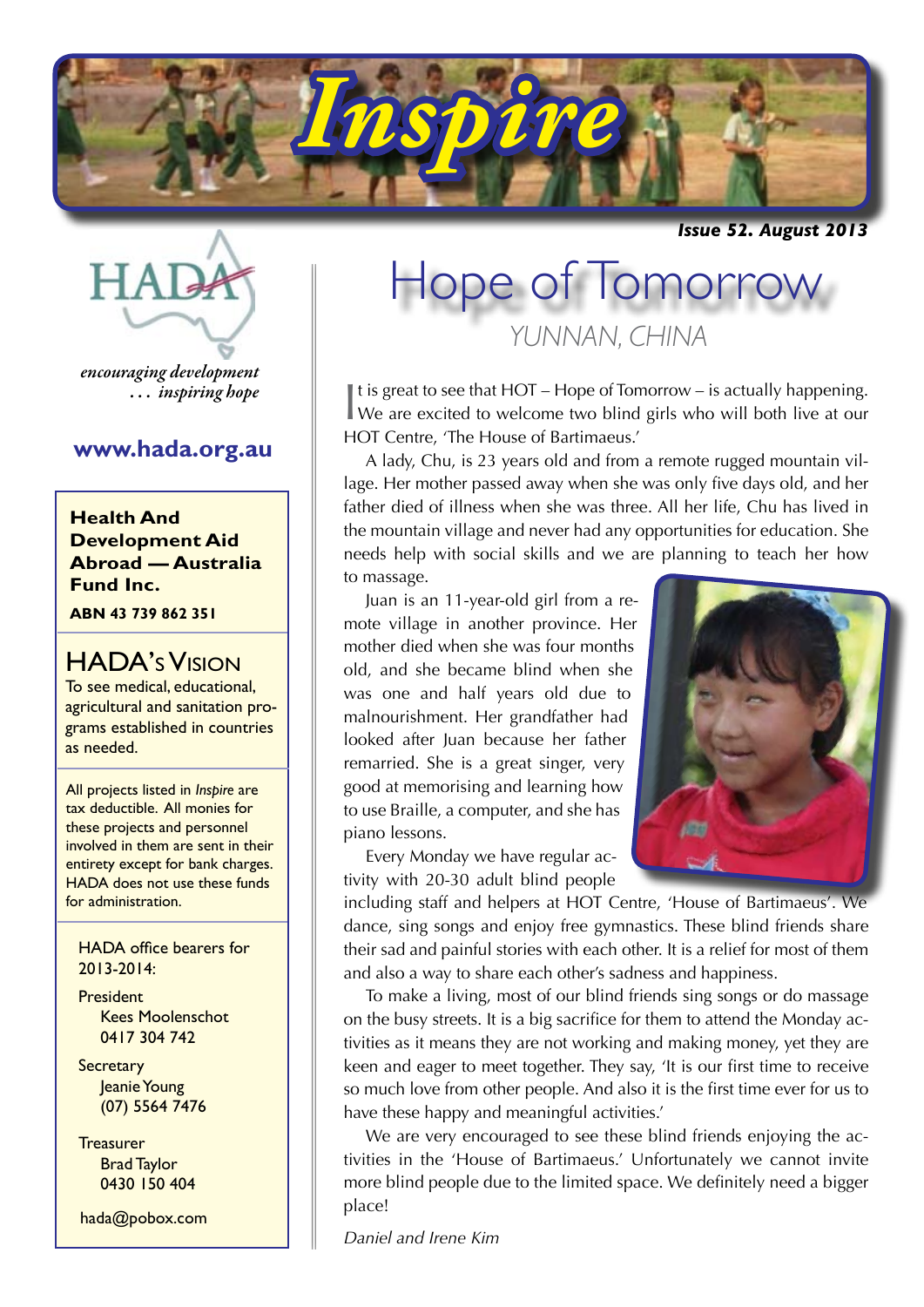## **Open Doors in Astana** *KAZAKHSTAN*

Our **Open Doors Community Centre** still has<br>an open door to various people in the local<br>community. As well as the alcoholism work, an open door to various people in the local community. As well as the alcoholism work, we run a few clubs to help provide needed education and create a neat sense of community that is often lacking. The Centre is a place to gain employable skills and life skills for young adults, couples and parents. Here is an overview of the work:

Alcoholism is a major problem here in Kazakhstan. We provide education, literature, and support groups for alcoholics and their families in order to break the cycle of this devastating problem.

The Alcoholics Anonymous (AA) group continues to meet in our centre twice a week. There are around six people gathering for each meeting. They continue to see new people come, but unfortunately, many start drinking again and stop coming. This is normal for AA groups. Often, alcoholics will relapse several times before they begin to see longerterm freedom. Although a little discouraged by the lack of overall numer-

ical growth, the core group seems to be doing well. We receive many enquiries which we refer to the group.

The separate residential drug and alcohol recovery centre with which we have a friendship is thriving. We continue to support them as much as we can, with their many needs as they take more men off the streets.

The other support groups which we helped to start, for addictions, co-dependency, and victims of abuse, are doing well. The participants have been going through the more difficult part of the 12 Steps of AA and are finding freedom in these difficult areas of their lives.

David travelled down to the capital, Almaty, and discussed with others how to improve some of the materials for the participants. We are now distributing some new helpful materials from the Ukraine. Also while there, David was able to help connect with some people about getting seminars started to form groups in another city in the south.

English Conversation Club is running well. University students and adults are welcome to participate in the two levels: easier and advanced. A few English teachers also participate with us to improve their English proficiency which they can then pass on to others. Every week we have up to 15 participants. This is one

of the few places in the city where people can really practice speaking with a native English speaker, so those who come are very happy for the opportunity. Lately, we have seen a few new people attend.

The Mums and Toddlers **Club:** Very cold and windy wintry days affects attendance, but usually there are up to eight mothers and 13 children. Those who come show enthusiasm for the group. It has been encouraging to see some

new mothers and their children coming along too.

We also provide brochures on various health issues, which are well received by people and educate them with important information for their families.

Source of Hope, pregnancy crisis centre: The Source of Hope ladies meet regularly in our community centre and continue to counsel women looking for advice on their unwanted pregnancies.

Valueology teaching assists schools by imparting life and moral values to teenagers and students and by providing helpful materials.

*David and Tirzah Pichotta*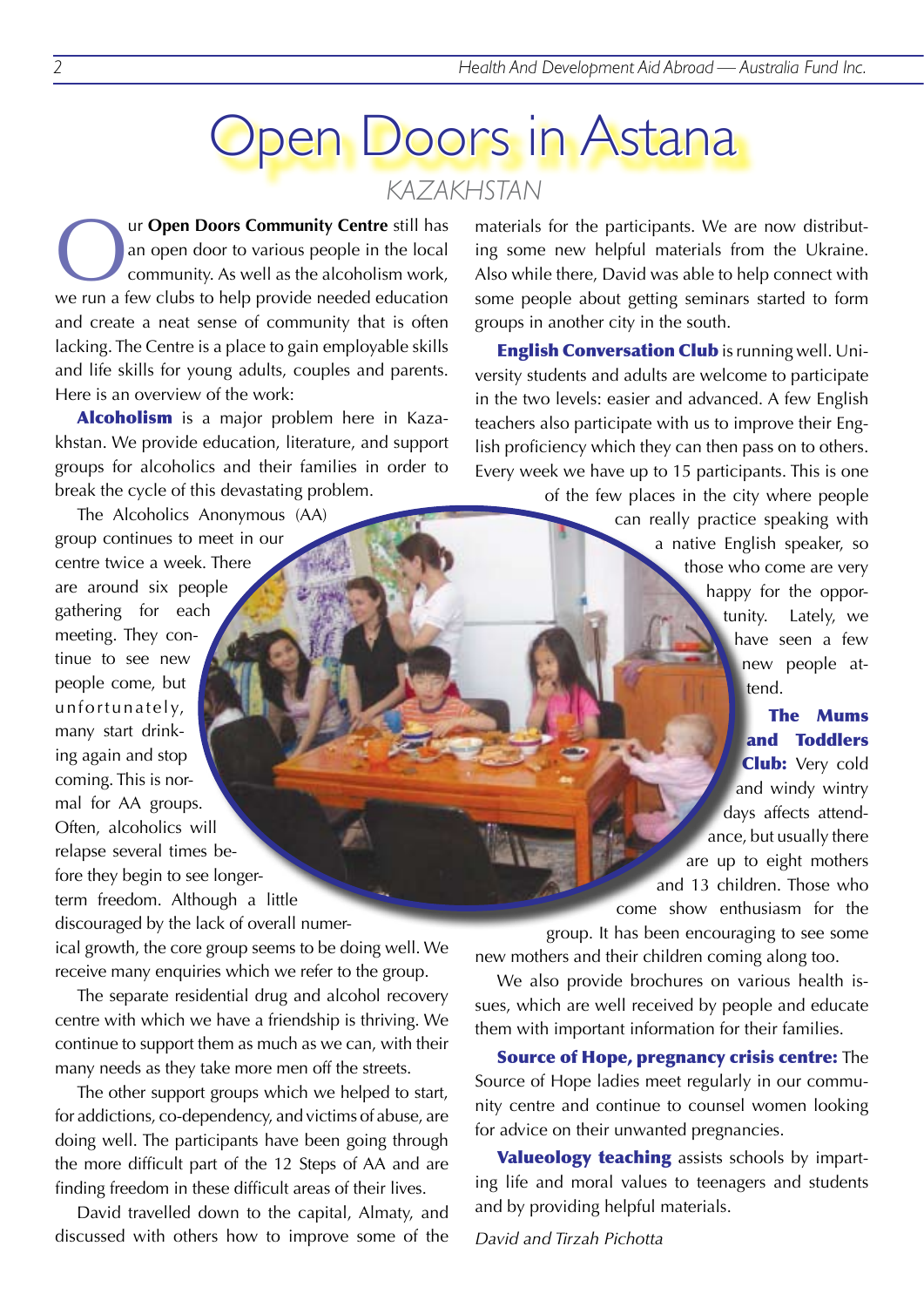## Vocational and Career Development *INDIA* Jeevan Jyoti Ashram and Shepherd International School

We are so grateful for all that is happening in the lives of the children in Jeevan Jyoti Ashram and Shepherd International School. Following are some of the highlights of the various programs and activities in recent months.

#### Children's Day

Children enjoyed this day as they participated in different types of games, sports, and displays. They also did drills, gymnastics, selfdefence techniques of judo and karate. The entire school is divided into nine groups with the names of character qualities. The parents who attended were amazed at the growth and development of their own children within a few months. The self-defence techniques being taught by the Principal, Mrs. Magdeline Renu Das, are well accepted by the children and their parents as there are so many incidences of girls being attacked.



Preparing the Pottery Wheel

There are three pottery wheels that the children prepared with mud. Andrew, a volunteer from England, and a potter by profession, taught them how to clean and stain the soil and then get the mud to make the wheel ready; the children then made 'pinch pots'. They were so excited and it was a joy to witness the effort they put in.



#### Introduction to Computerised learning of Maths and Science

The children have started learning maths and science through computerised DVDs obtained with the help of HADA. We are really grateful for this opportunity where the poorest of the poor could receive such help in a place where even the top schools in the area haven't yet had such an opportunity.

#### Shepherd International School (SIS) Annual Day

Children celebrated the annual day of the school on 1 January. All the children, along with a few invited guests, enjoyed the day as they performed dance, drama, sport and races. They were rewarded with gifts and prizes.

#### Construction of the Primary Classrooms Block

Construction work of four classrooms and two toilet blocks was started in May 2012. The roof is completed, and more than half of the plastering is finished. More funds are needed (AU\$19,000) for flooring, toilet/washroom fixtures, electrical wiring, writing boards, furniture for the children, and a wall-to-wall cupboard in three rooms where children will stay overnight.

Once the funds come in, we will get the recognition of the school from the education department.

*Jeesur Charan Das*

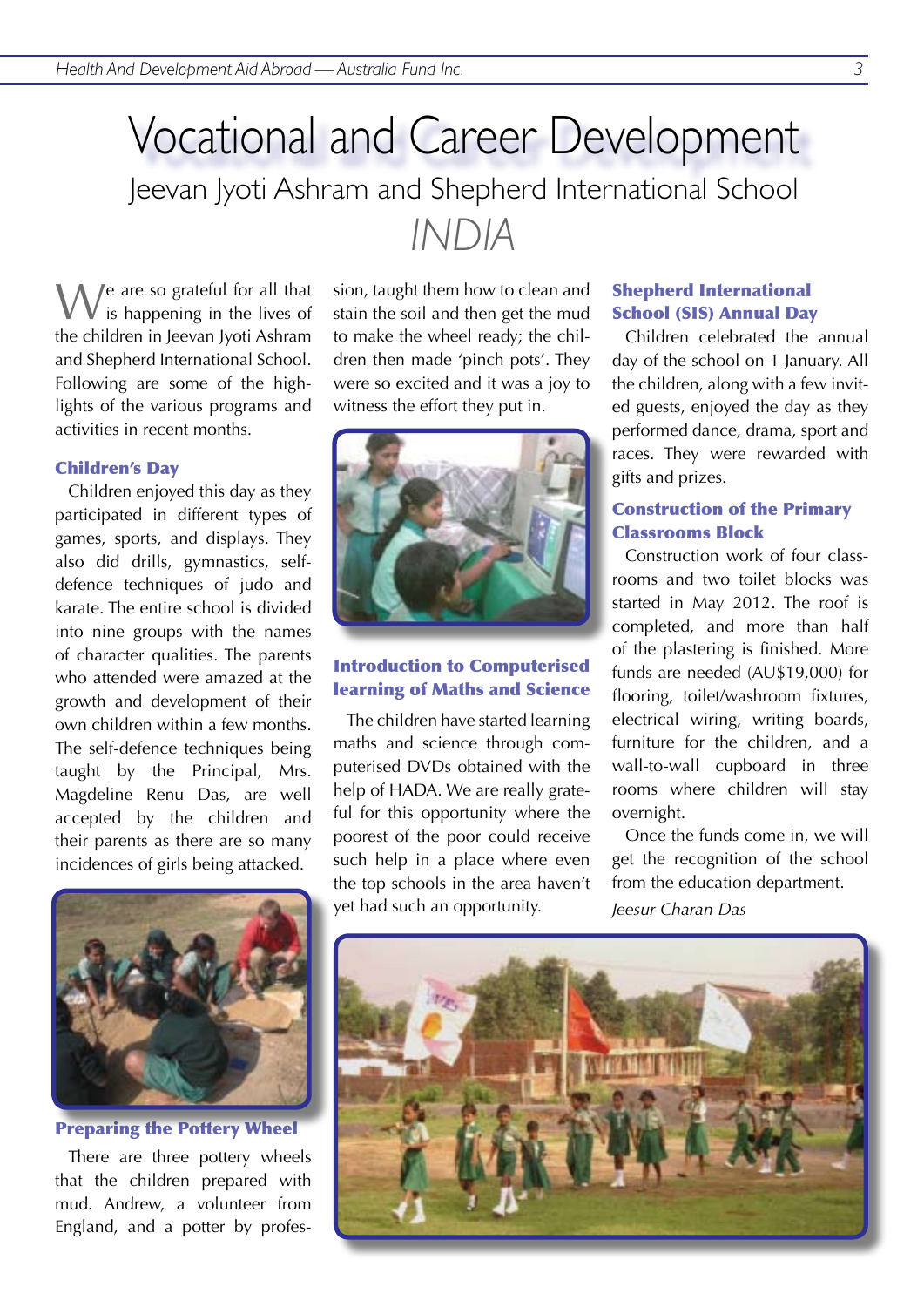## Books Inspire Education and Imagination!

Books! 2,000 boxes crammed with 70,000 books — 35 tonnes in two jammed-packed containers. These have been distributed to 65 schools, an HIV Clinic and a Correctional Service library. The number of students potentially available to access these books numbers in the thousands! What an impact Library Aid International (LAI) is having in the lives of countless students, teachers and individuals in South Africa.

Thiren Naidoo and his team at Living Waters Community Church, Durban are mustering more members to mobilise the task of distribution. Willing hands load the boxes from a container located on the church grounds. From there they drive to a prearranged rendezvous at a nominated school where children and staff eagerly unload and carry the precious boxes inside. Thiren commented recently to me on the phone, 'I think I am getting married to this project'! Such is the enthusiasm and commitment he is gaining as he realises the educational benefits achievable with this wonderful resource being made available to his countrymen.

From a pallet-load of books flown to South Africa some six years ago, now to a third container awaiting

## Mobile Library

Mongolia has an 80-90% literacy rate, but read-ing material for nomadic herders outside of the village centres is all but unattainable for transportation and financial reasons. In March 2011, Good Neighbor Society, Mongolia started a Mobile Library to assist in



'opening a window to the world' for herders in Uvs province.

Each month we take 25 books, from a variety of genres, to countryside district officials who then distribute the books to herders in their district via horse-



shipment, LAI is achieving remarkable success collecting, sorting, categorising and packing books into labelled boxes: making a difference to a child's education in a developing country. Letters of gratitude from recipients give the volunteers based in Australia encouragement and satisfaction. Thiren Naidoo has even engaged the local newspapers in South Africa to further promote the success of the project.

The scope is unlimited as people from developed countries see a genuine use for books they consider ready for the recycle dump. If you wish to contribute to this valuable work, go to the HADA site. For further information or involvement, phone 03 6435 1159.

*Rodney Ziersch libraryaidinternational@gmail.com*

## **Mobile Library Goal**

Our project aims to create self-sustainable countryside mobile libraries<br>to open windows of loss is to open windows of learning<br>eans of a such a barning by means of a systematic book rotation<br>allable to herders living in the contration *A incurs* or a systematic book rotation<br>available to herders living in the countryside<br>and the local village librari for whom the local village libraries are logistically<br>for whom the local village libraries are logistically inaccessible.

back or motorcycle and collect them again before we return to switch out the next set of books. We are currently reaching an average of 130 families per month, working in two counties: Umungov and Ulgii.

We hope this new 'window to the world' will allow nomadic herders to continue growing personally and professionally as they follow their herds. *Charis Storms*

Health And Development Aid Abroad PO Box 733, Ashmore City Qld 4214, Australia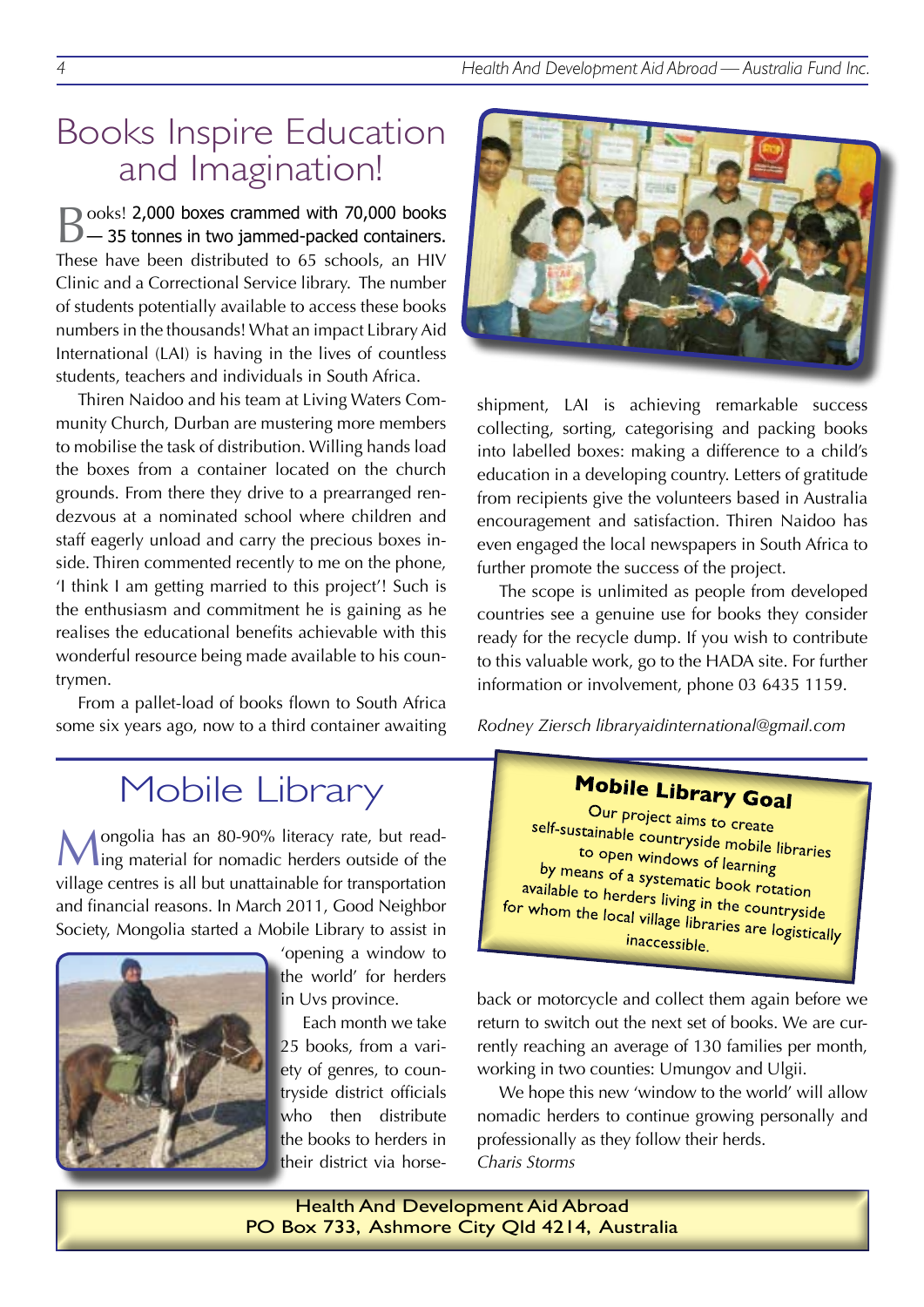| encouraging development<br>inspiring hope                                                                                             | <b>Health and Development Aid Abroad –</b><br><b>Australia Fund Inc.</b><br><b>PO Box 733</b><br><b>Ashmore City Qld 4214</b><br>hada@pobox.com<br>www.hada.org.au<br>ABN 43 739 862 351                                                                                                   | 07 5564 7476 |
|---------------------------------------------------------------------------------------------------------------------------------------|--------------------------------------------------------------------------------------------------------------------------------------------------------------------------------------------------------------------------------------------------------------------------------------------|--------------|
| I would like to make a donation to HADA<br>(please mark the appropriate boxes)                                                        |                                                                                                                                                                                                                                                                                            |              |
| <b>Non Tax Deductible gift.</b> Make your cheque payable to HADA Fund                                                                 |                                                                                                                                                                                                                                                                                            |              |
|                                                                                                                                       |                                                                                                                                                                                                                                                                                            |              |
| Tax Deductible gift. Make your cheque payable to HADA Relief Fund.<br>Do not include the name of the person or project on the cheque. |                                                                                                                                                                                                                                                                                            |              |
|                                                                                                                                       |                                                                                                                                                                                                                                                                                            |              |
|                                                                                                                                       |                                                                                                                                                                                                                                                                                            |              |
|                                                                                                                                       |                                                                                                                                                                                                                                                                                            |              |
|                                                                                                                                       |                                                                                                                                                                                                                                                                                            |              |
|                                                                                                                                       |                                                                                                                                                                                                                                                                                            |              |
|                                                                                                                                       |                                                                                                                                                                                                                                                                                            |              |
| <b>Direct Credit:</b> (no bank fees apply)                                                                                            | Payment can be made directly to HADA Relief Fund at Westpac BSB 034-215 Account No. 28-3787.<br>In the bank reference section, enter your surname and the project code.<br>It is important to email HADA treasurer <b>hada.treasurer@gmail.com</b> to receive your tax deductible receipt. |              |
| Cheque (Payable to HADA Relief Fund) Attach to this form and post to HADA                                                             |                                                                                                                                                                                                                                                                                            |              |
|                                                                                                                                       |                                                                                                                                                                                                                                                                                            |              |
|                                                                                                                                       |                                                                                                                                                                                                                                                                                            |              |
| I/we will be paying by cheque as above, OR Visa $\vert \vert$<br>Mastercard                                                           |                                                                                                                                                                                                                                                                                            |              |
|                                                                                                                                       |                                                                                                                                                                                                                                                                                            |              |
|                                                                                                                                       |                                                                                                                                                                                                                                                                                            |              |
| If paying by credit card, please complete all sections.<br>Credit card transactions will show as <b>Strata Pay</b> on your statement. |                                                                                                                                                                                                                                                                                            |              |
| We reserve the right to use designated gifts for another project<br>if the one identified is sufficiently funded or closed.           |                                                                                                                                                                                                                                                                                            |              |